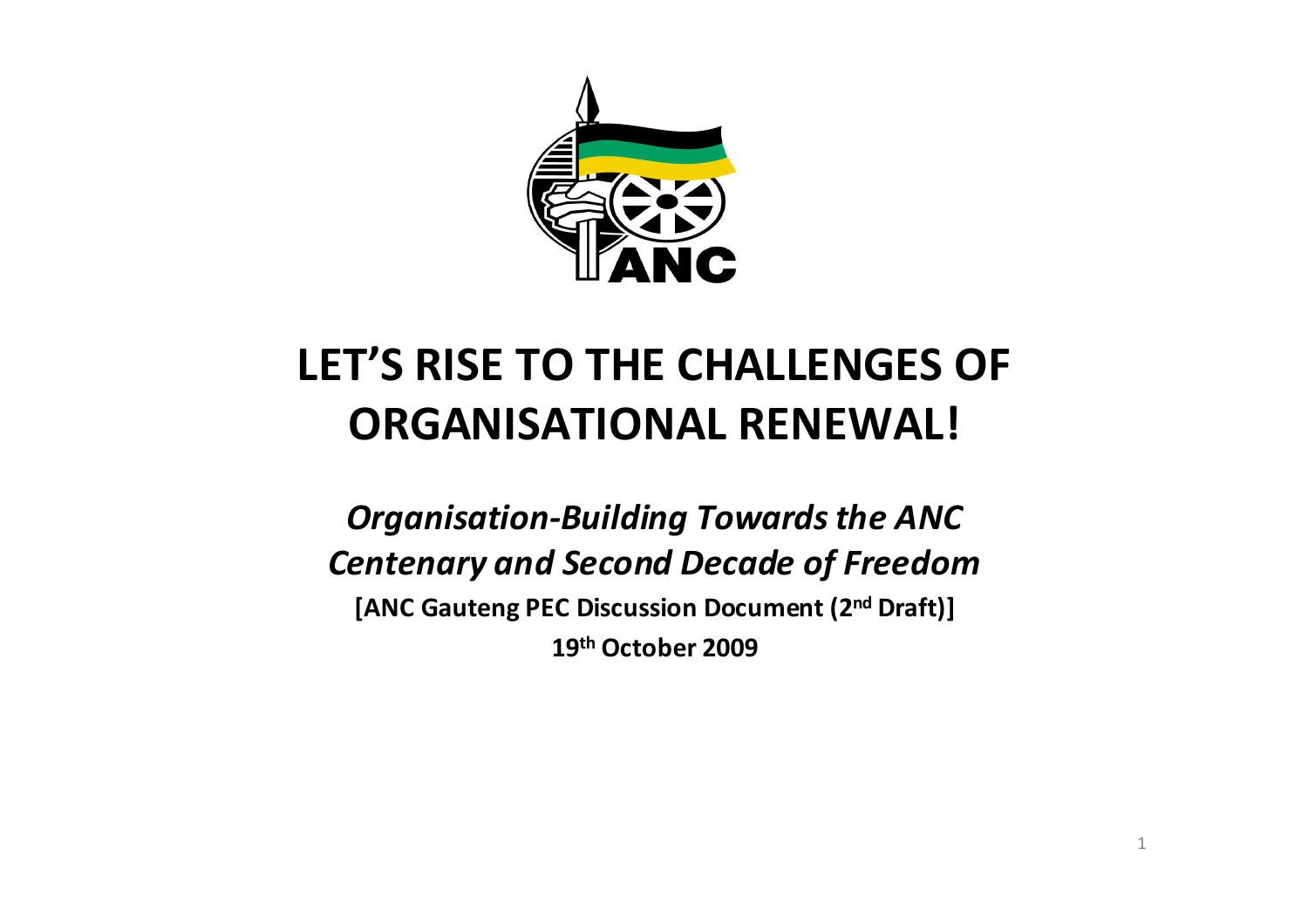## **CONTENT**

- 1. Introduction
- 2. The imperatives of organisational renewal
- 3. The ANC's primary mission, character, values and principles
- 4. Historical context for renewal in the ANC and key lessons
- 5. Current challenges and context for renewal
- 6. Polokwane: a watershed for renewal
- 7. The 2009 election campaign: lessons for renewal
- 8. Focus areas for organisational renewal
- 9. Areas of focus for renewal of governance
- 10. Conclusion

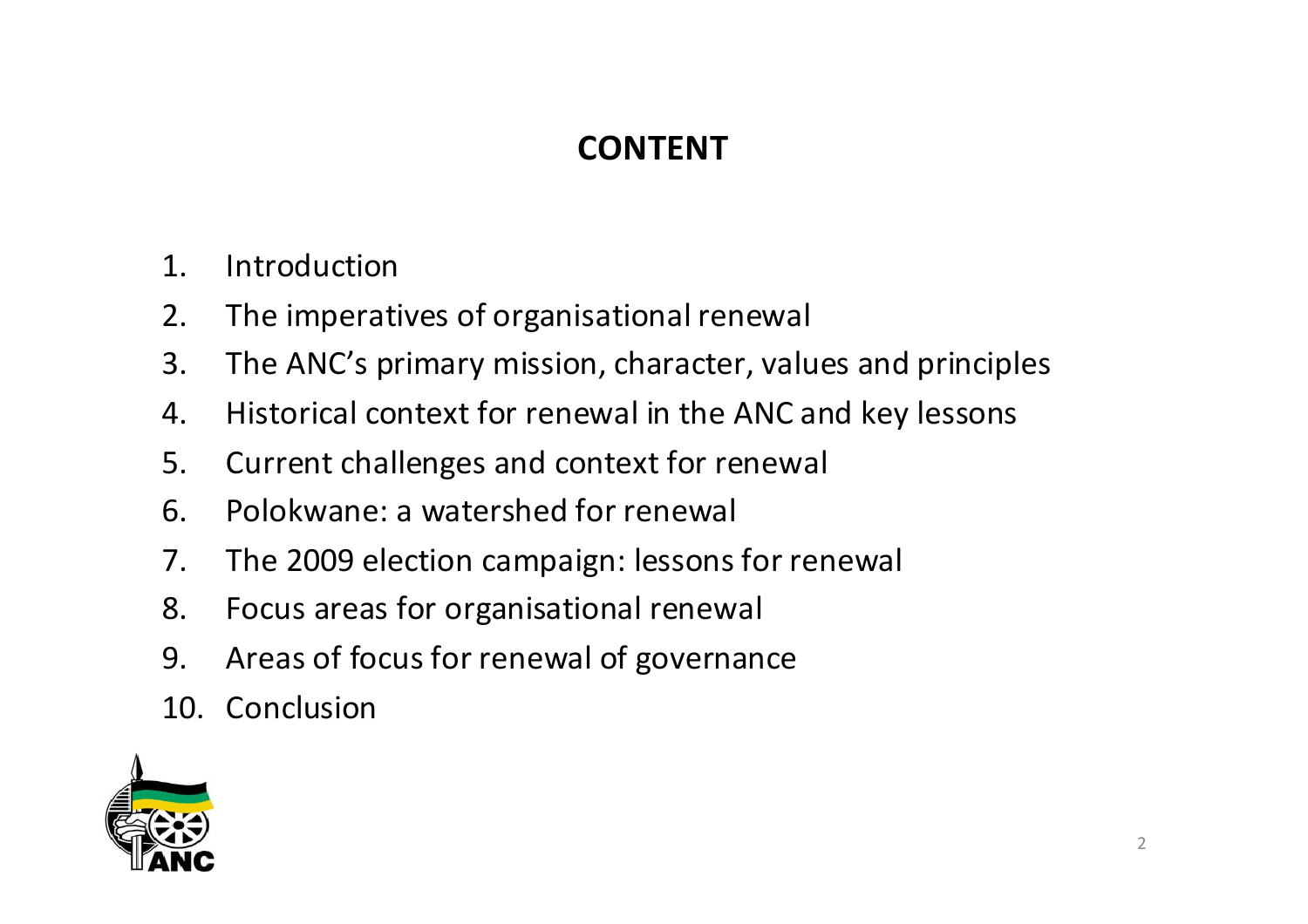### **Introduction**

- $\bullet$  One of the main resolutions ‐ in fact the first among the nine resolutions ‐ adopted by the 52n<sup>d</sup> National Conference held in Polokwane in 2007, focused on Organisational Renewal (OR). The resolution concludes that the ANC needs to place organisational renewal at the centre of its overall work in the run‐up to its Centenary in 2012.
- $\bullet$  The Polokwane Conference mandated the incoming NEC to declare "a period of renewal" and "put in place mechanisms to vigorously combat negative tendencies occasioned by being <sup>a</sup> ruling party". Due to the preparations for the 2009 elections, the movement was not able to launch <sup>a</sup> campaign to vigorously combat tendencies that are gradually eroding the positive image, integrity, character, culture, values and principles of the ANC. In the process, damage was continuing!
- $\bullet$  The PEC Lekgotla of May 2009 kick‐started <sup>a</sup> political debate on Renewal of both the organisation and governance by releasing <sup>a</sup> discussion document to structures. Over the past five months, many discussions have been taking place in branches, regions, the Leagues and national workshops on organising and political education. The PEC of October 2009 reviewed the document and agreed to release the revised draft (2<sup>nd</sup> Draft) which will be further debated in the structures.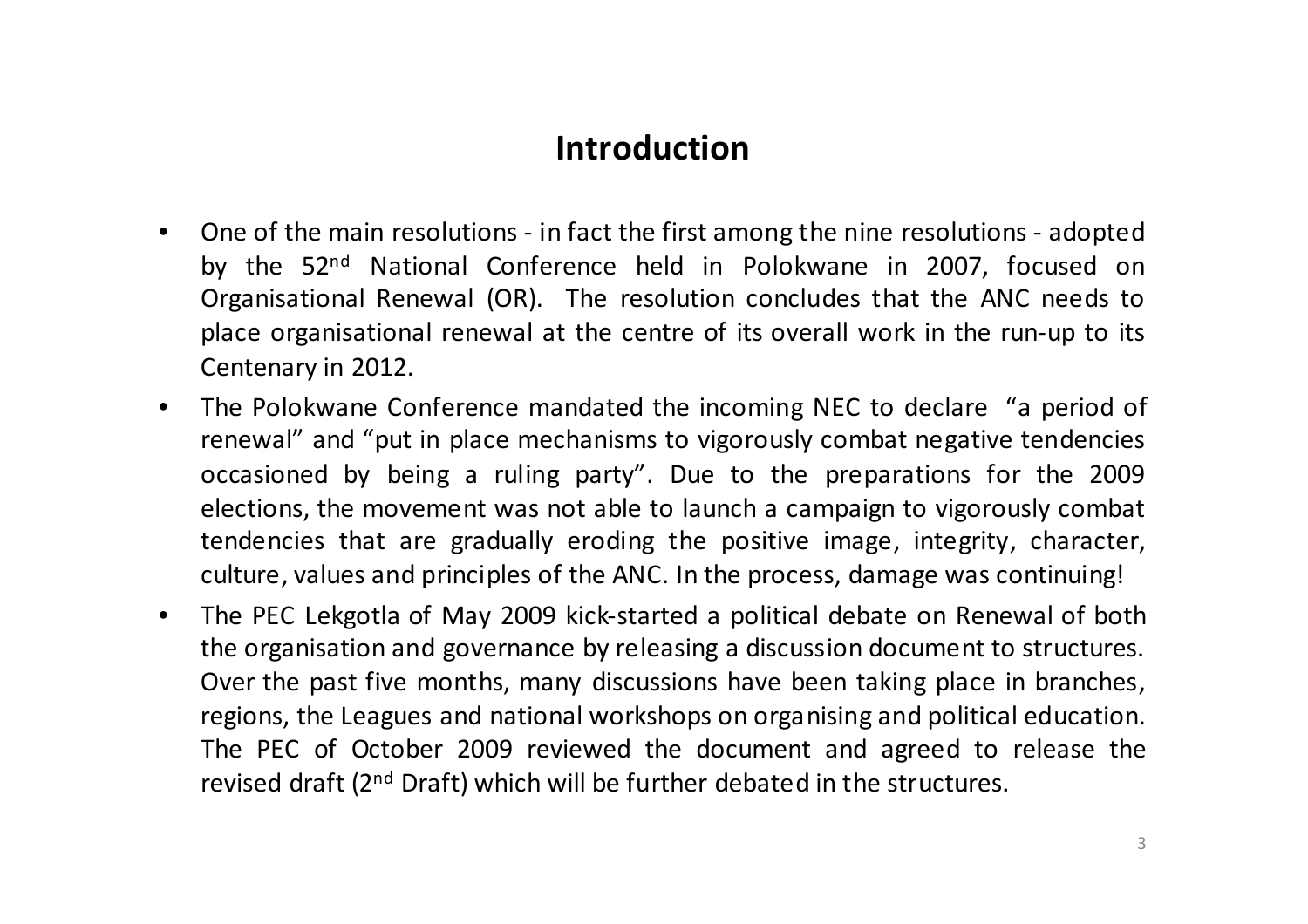### **THE IMPERATIVES OF ORGANISATIONAL RENEWAL**

- •• In a space of three years, the ANC will be a century-old organisation. This is no small achievement, given the difficulties that the movement had to overcome during the different phases of its historical evolution in the course of the South African people's struggle for national liberation.
- $\bullet$  As we prepare for the Centenary celebrations, we are forced by necessity to ask ourselves fundamental questions about the past and future of our movement and the revolution it has led fairly successfully over the first century and get ready for the challenges and tasks of the next century.
- $\bullet$  On the one hand, we seek to grasp the essence of our past and its lessons: what the earlier generations did to ensure the survival and success of the ANC as the people's movement and agent for change up to its First Centenary.
- $\bullet$  On the other hand, we have to answer questions about posterity: what the current generations need to safeguard the ANC's legacy, maintain and renew those elements in its character, principles and values that will enable it remain the source of hope and agent for change during its Second Century of existence. This is no small challenge, given the current bold signs of decay!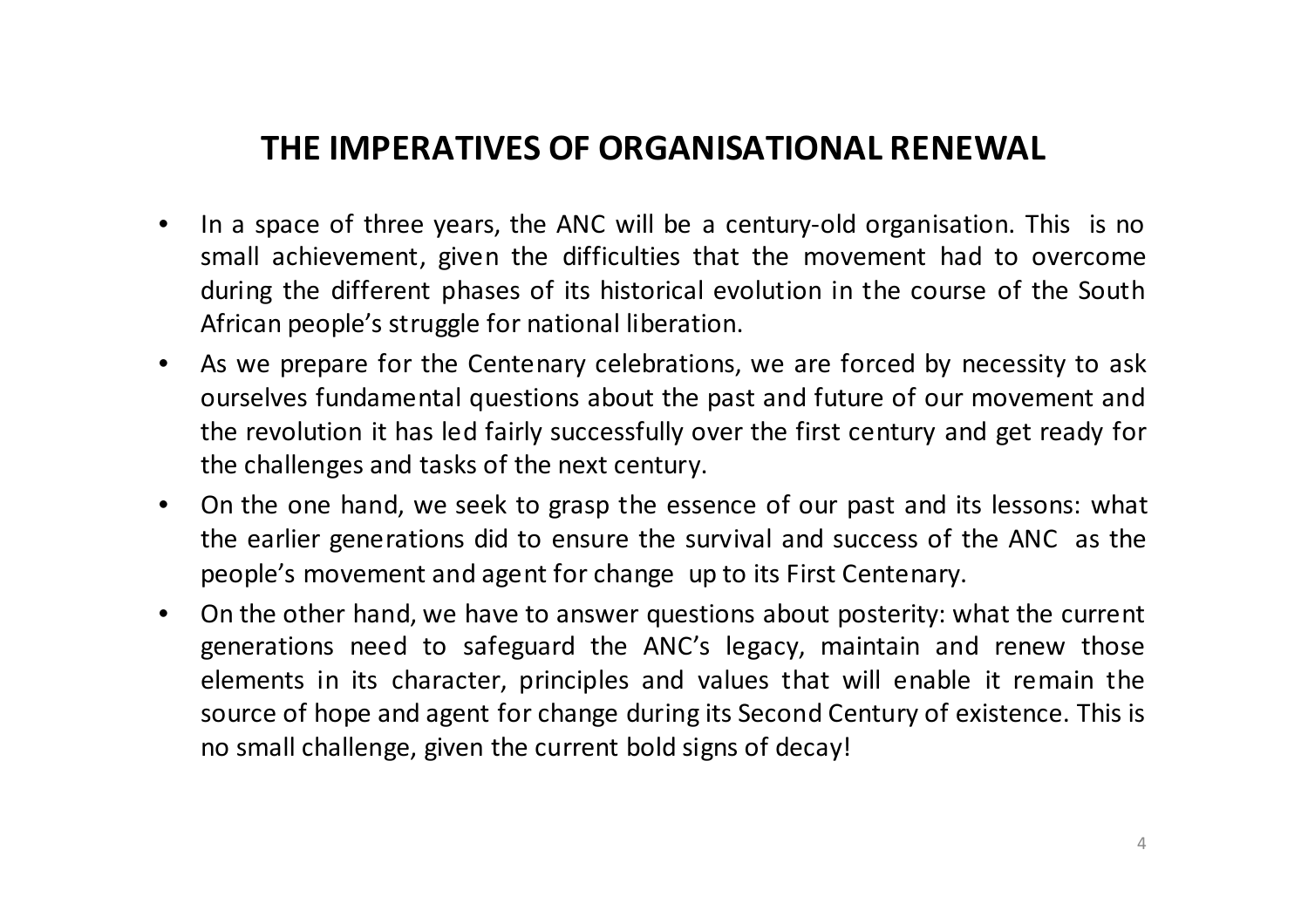### **THE ANC'S PRIMARY MISSION, VISION AND CHARACTER**

- • **The ANC's primary mission and vision remains**: to unite the people, especially the Africans, and serve them loyally in the quest to build <sup>a</sup> united, non‐racial, non‐ sexist, democratic and prosperous South Africa in which everyone enjoys <sup>a</sup> better quality of life.
- $\bullet$  **Character**: The ANC is <sup>a</sup> multi‐class movement with <sup>a</sup> bias towards the working class and the rural masses. It is <sup>a</sup> democratic, mass‐based, non‐racial, non‐sexist and internationalist organisation. Membership determines policy direction and holds leadership accountable through active participation in branches . Cadres play <sup>a</sup> pivotal role in the political life of the movement.
- $\bullet$  **Core values, principles and culture**: unity, selfless service, collective leadership, democratic centralism, internal debates, humility, honesty, hard‐work, constructive criticism and self‐criticism, discipline and mutual respect.
- • Over time and in the crucible of struggle, the ANC developed clarity of its vision and primary mission and its character, values and principles evolved into <sup>a</sup> force for unity and cohesion. Renewal is <sup>a</sup> call to action against tendencies and practices that threaten to erode the very nature and essence of the ANC.

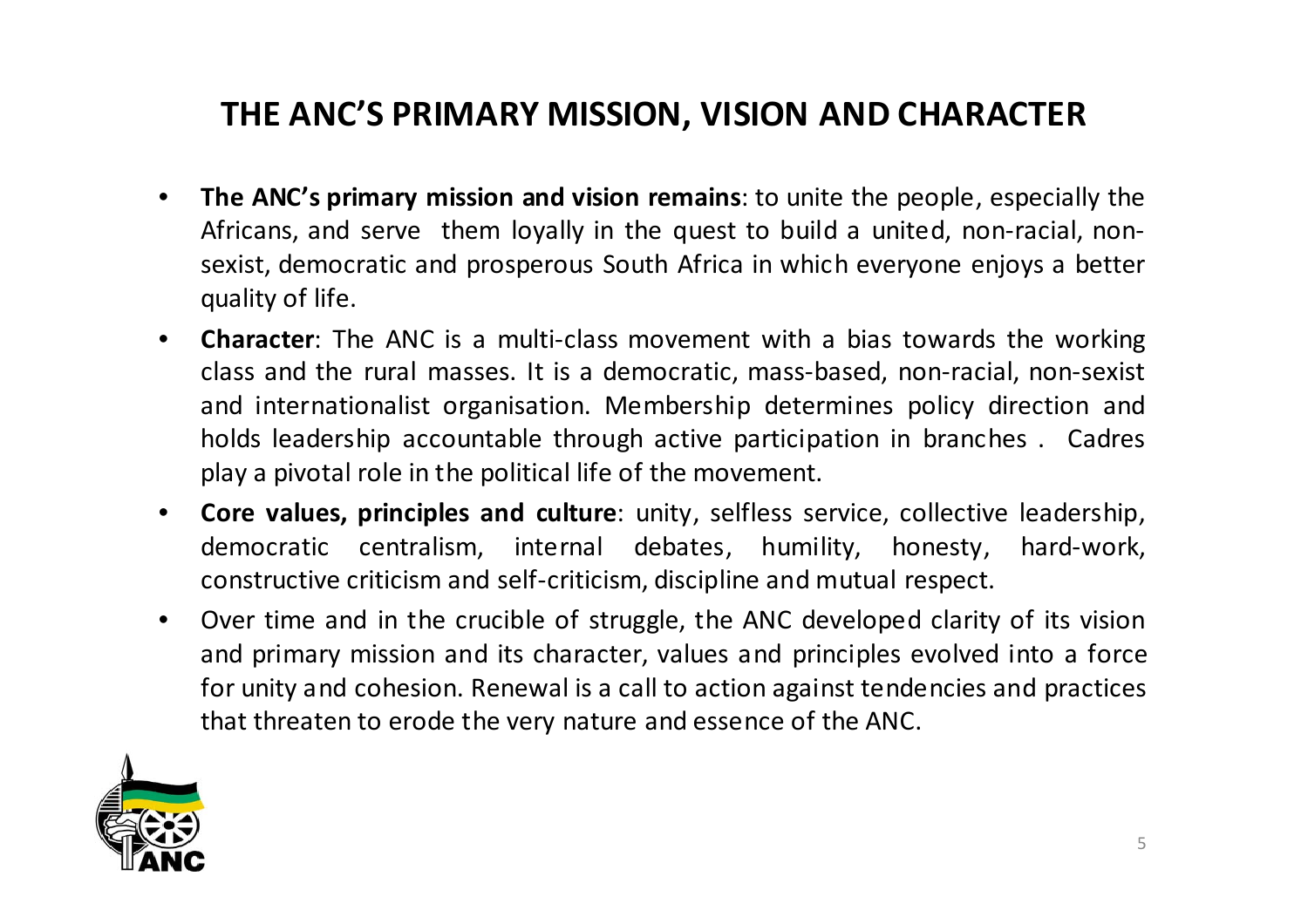### **HISTORICAL CONTEXT OF RENEWAL**

- • **Difficulties of the formative decades**: From the late 1920s to the mid‐1930s, the ANC was moribund and weak due to the debilitating ethnic and tribal conflict among key leaders under Seme's leadership; in 1937, Mahabane and Calata launched <sup>a</sup> campaign to "resuscitate" the ANC travelling all over the country; these efforts ushered in the era of renewal of the 1940s under Xuma's leadership in which there was <sup>a</sup> major re‐organisation of the ANC into <sup>a</sup> more unitary and membership‐based organisation; the formation of the ANCWL; the role of the militant ANCYL and increasingly assertive trade union leadership and African communists in the transformation of the ANC into a mass movement.
- $\bullet$  **1949 to 1969: period of mass struggle, armed struggle, exile and prison**: The adoption of the 1949 POA and election of <sup>a</sup> critical mass younger, energetic leaders (including Sisulu, Mandela and Tambo) set the stage for <sup>a</sup> more active and campaign driven ANC that led the Defiance Campaign, mass campaign towards the adoption of Freedom Charter, Treason Trial and banning orders of the 1950s under Luthuli's leadership; the banning of the movement in 1960; adoption of armed struggle and formation of MK in 1961; imprisonment of High Command and departure of key leaders for exile; the heroic Wankie campaign and its setbacks; and the critical self‐reflection and self‐correction at the 1969 Morogoro Conference that led to decisive action to renew the ANC and redirect its machinery to take the struggle back home.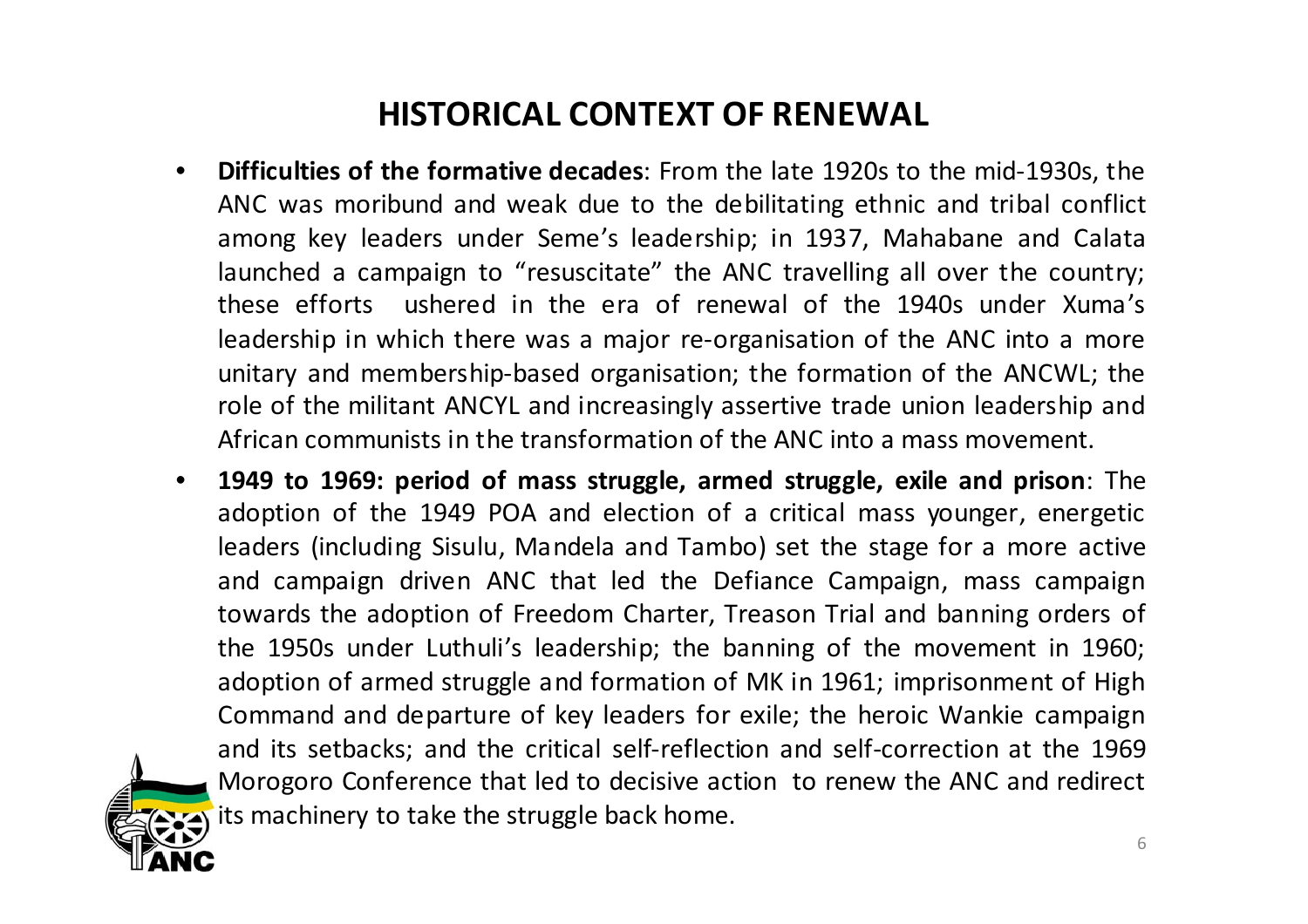### **HISTORICAL CONTEXT OF RENEWAL ‐ continued**

- • **1969 to 1989: period of rebuilding, mass resurgence and un‐governability:** Post‐ Morogoro, the ANC started to rebuild its underground machinery in SA; the release of some of its experienced leaders from the Robben Island helped this process; the 1973 Durban workers strike and the 1976 student uprisings challenged the ANC underground to contest the space that was being occupied by a very assertive and youthful Black Consciousness Movement; Post‐1976, the ANC was the most successful movement that harnessed the anger of the youth to rejuvenate and renew its underground and MK machinery; the 1978 seminal visit to Vietnam resulted in <sup>a</sup> major re‐organisation around the four pillars of struggle which prepared ground for the formation of the UDF in 1983 and ushered in <sup>a</sup> period of open defiance and surge to un‐governability led the youth, women, trade unions and civics, inspired by daring operations by MK units and mounting international pressure against the apartheid regime. It is this all‐round offensive under Tambo's leadership that forced the regime to seek <sup>a</sup> negotiated settlement in the late 1980s and ultimately unban the movement and release its leadership in 1990.
- • **Challenges of rebuilding after unbanning between 1990 and 1993**: In the midst of the negotiations and violence, the movement re‐established itself as <sup>a</sup> legal movement that should prepare for the first democratic elections under hostile conditions of state-sponsored violence aimed at dislodging the ANC.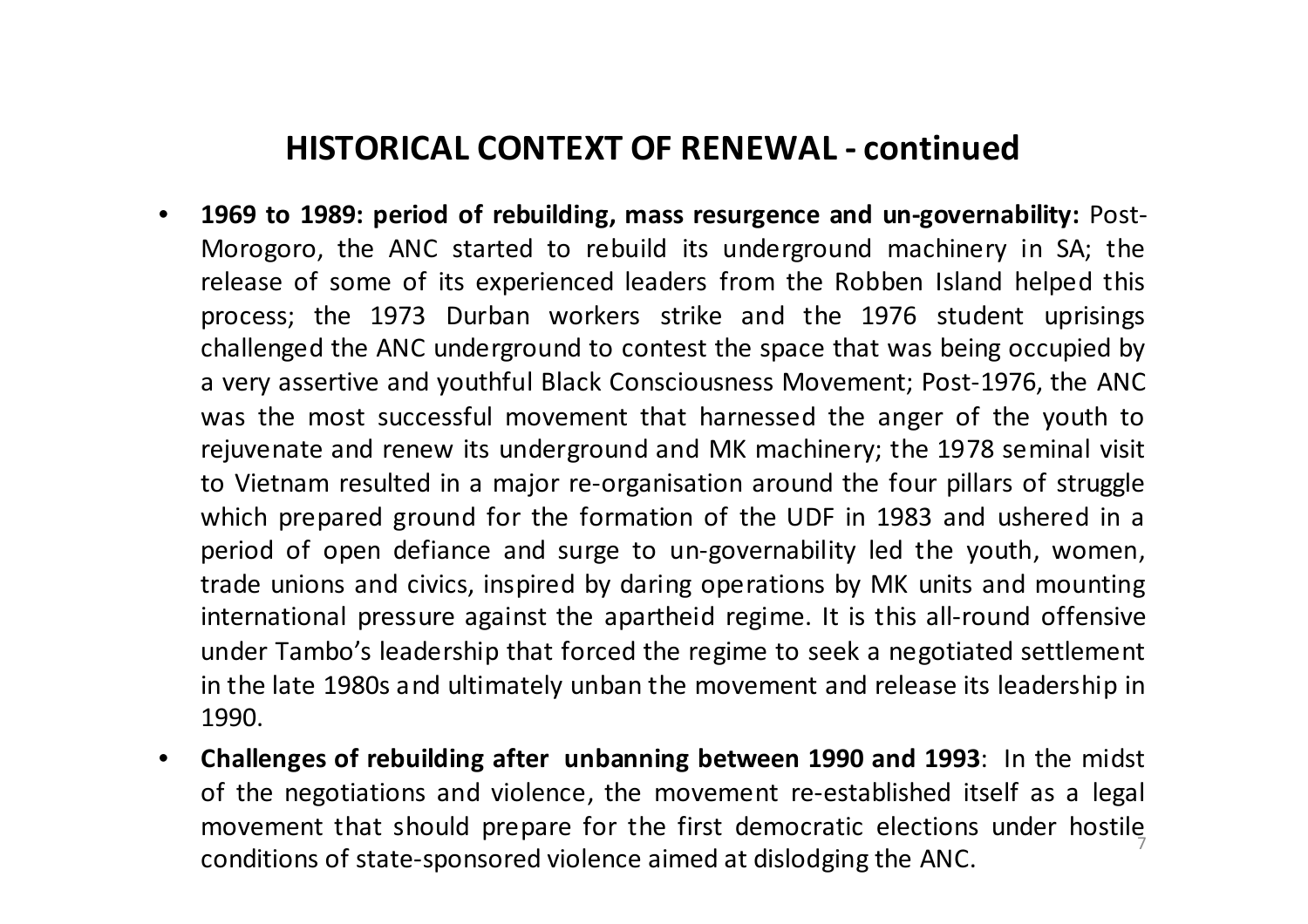### **Key lesson of History**

- • The secret behind the ANC's survival and resilience is built on five pillars that constitute its internal defence mechanism ("immune system"):
- 1) **Capacity for self‐reflection and self‐correction**: this enables the ANC to be its harshest critic so that it can identify distortions and correct them swiftly before they acquire <sup>a</sup> destructive momentum.
- 2) **Principled adaptability and tactical agility**: ability to take advantage of and respond to major changes in the domestic, continental and global environment, while maintaining its primary mission, vision and character.
- 3) **Skilful management of internal contradictions**: ability to manage and harness the contradictions among the motive forces and class forces in its ranks, keeping them united around common objectives during each phase of the struggle.
- 4) **Pivotal role of the membership:** ability of the rank‐and‐file membership to act decisively in defence of the movement when the situation so demands. Constant and dynamic interaction between leadership and membership at all times.
- 5) **Centrality of the people**: ability to place the objective interests of the people above narrow personal and short term party‐political interests. "Batho Pele" has been the abiding principle that has always guided the ANC.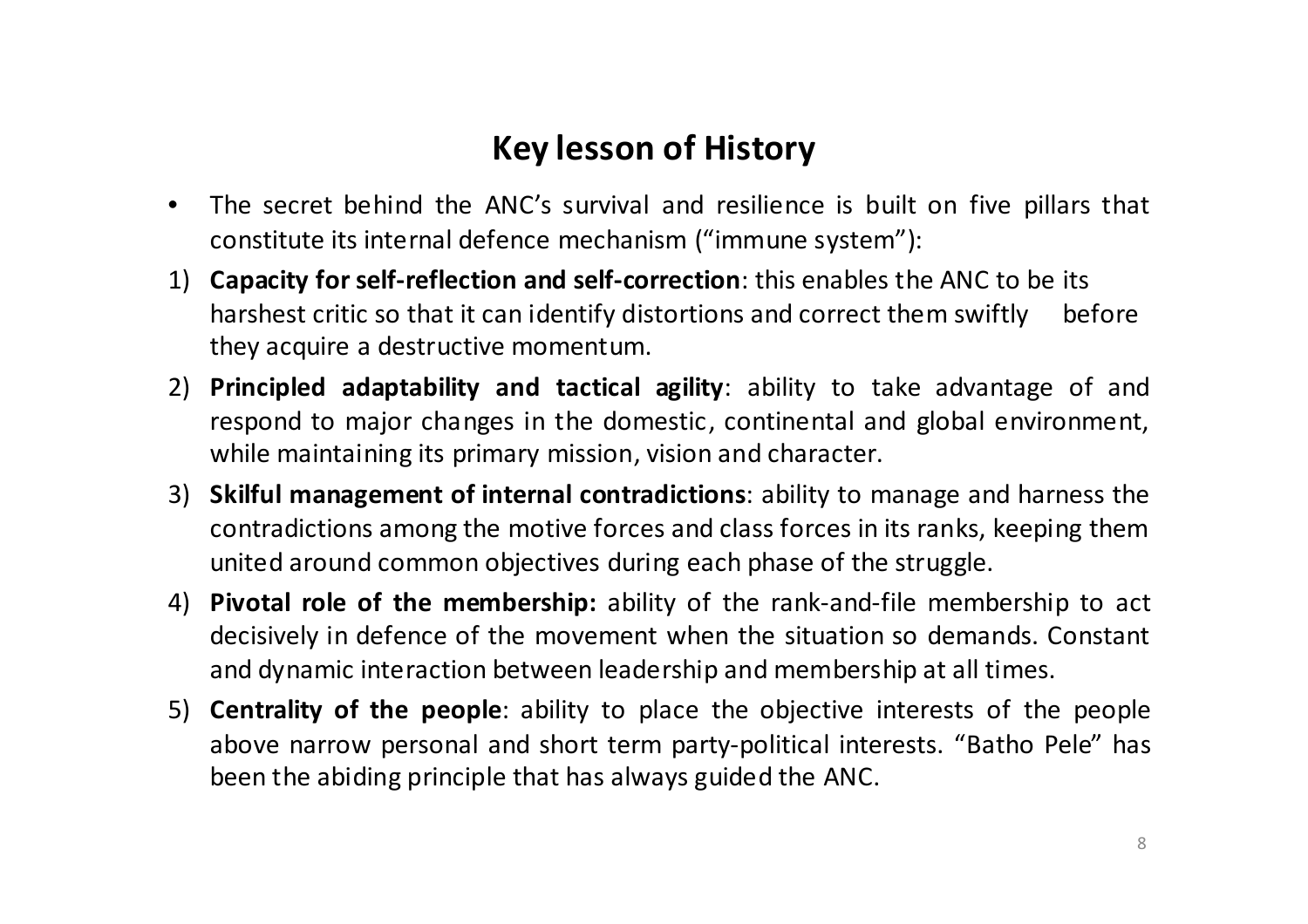### **CURRENT CHALLENGES AND CONTEXT FOR RENEWAL**

- $\bullet$  The 1994 democratic breakthrough ushered in new conditions of freedom and democracy. The ascendancy into power imposed new strategic and organisational imperatives such as the need to develop new skills around political management of governance, running election campaigns, involving the people in governance and mass work on the democratic terrain.
- $\bullet$  State power is <sup>a</sup> potent instrument for transformation of society. It gives the legitimate authority, power, influence and resources to make our agenda, vision and policies those of the entire nation and gives us the instruments to realise the dreams of our forebears as outlined in the Freedom Charter. Serious revolutionaries need state power to drive fundamental change of society.
- • Coming to power through democratic elections in which an overwhelming majority of the citizens freely voted for the ANC gave us the legitimate authority to use state power – its resources, instruments, laws – to make the NDR agenda the chosen agenda of our nation. Incumbency gives the ruling party and progressive allies in civil society the possibility to shape and drive <sup>a</sup> progressive agenda in society. This depends on whether the instruments and resources of the state are in the hands of conscious and conscientious cadres who use them to serve the people and for the common good, instead of pursuing selfish or personal interests.

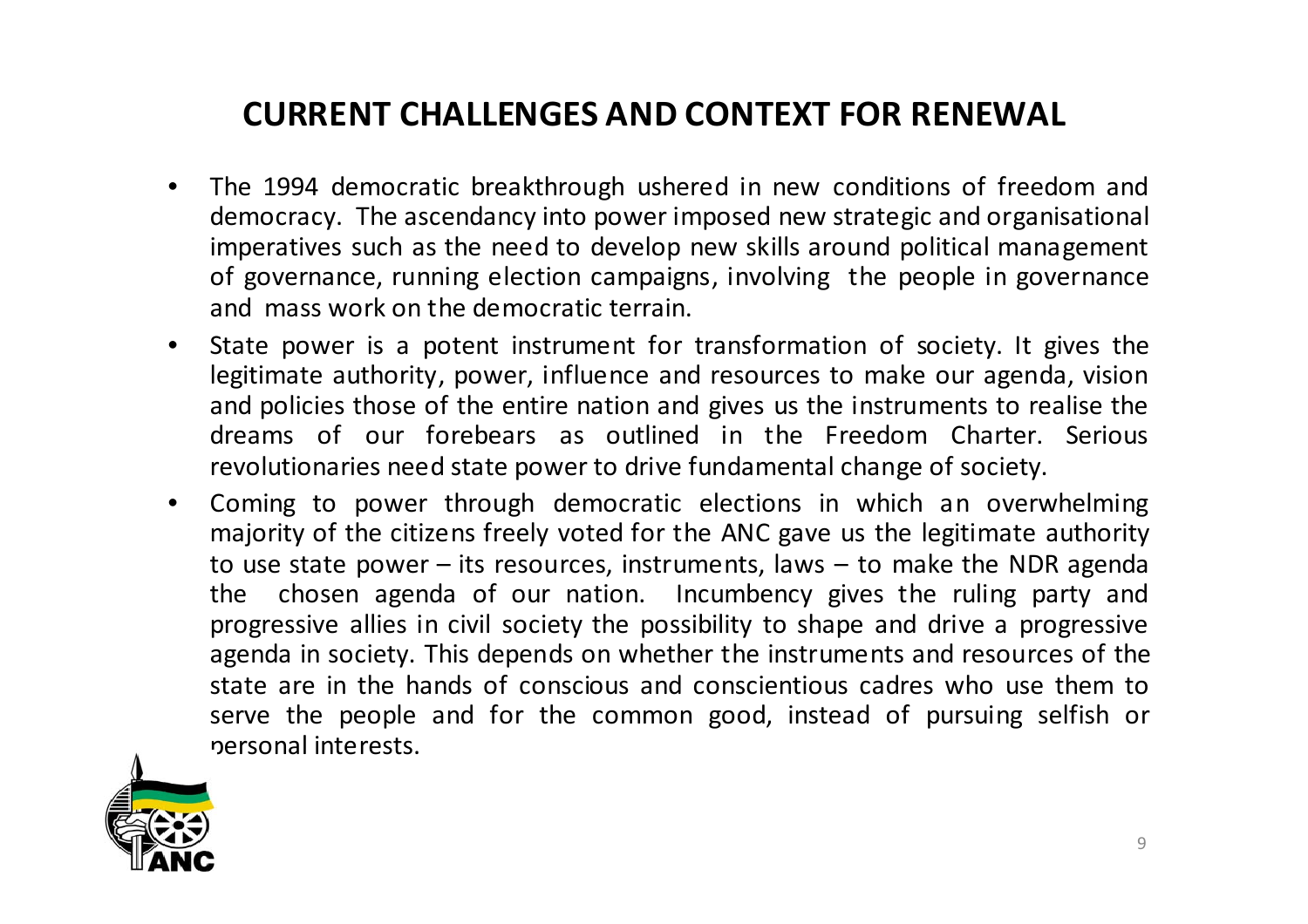#### **CURRENT CONTEXT OF RENEWAL ‐ continued**

- • Improperly managed, state power brings stresses and strains on the values, culture, character and practices of the party in power. As <sup>a</sup> general principle, all ruling parties have to struggle against and overcome sins of incumbency. Otherwise, the party degenerates and decays. Hence, upon resumption of state power, any ruling has to ensure that the party develops mechanisms to resist the corrosive and corruptive effects of power on its cadres and members. To be "ready to govern'' as we said in the early 1990s, we must be alive and fully prepare to deal with the profoundly negative effects of incumbency on the movement itself.
- • Incumbency (holding political office), has destroyed some of the best cadres and most progressive parties or movements in history. Political power brings negative tendencies such as bureaucratisation of the party and state; development of social distance; arrogance of power and its abuse; moral and ideological degeneration among rank‐and‐file marked by <sup>a</sup> rise in careerism and corruption; use of state institutions to settle inner‐party battles. We refer to these negative effects of state power as sins of incumbency precisely because of their destructive and corrosive impact on even some among the most progressive parties. Sins of incumbency need to be resisted and vigorously combated if the revolution is to succeed!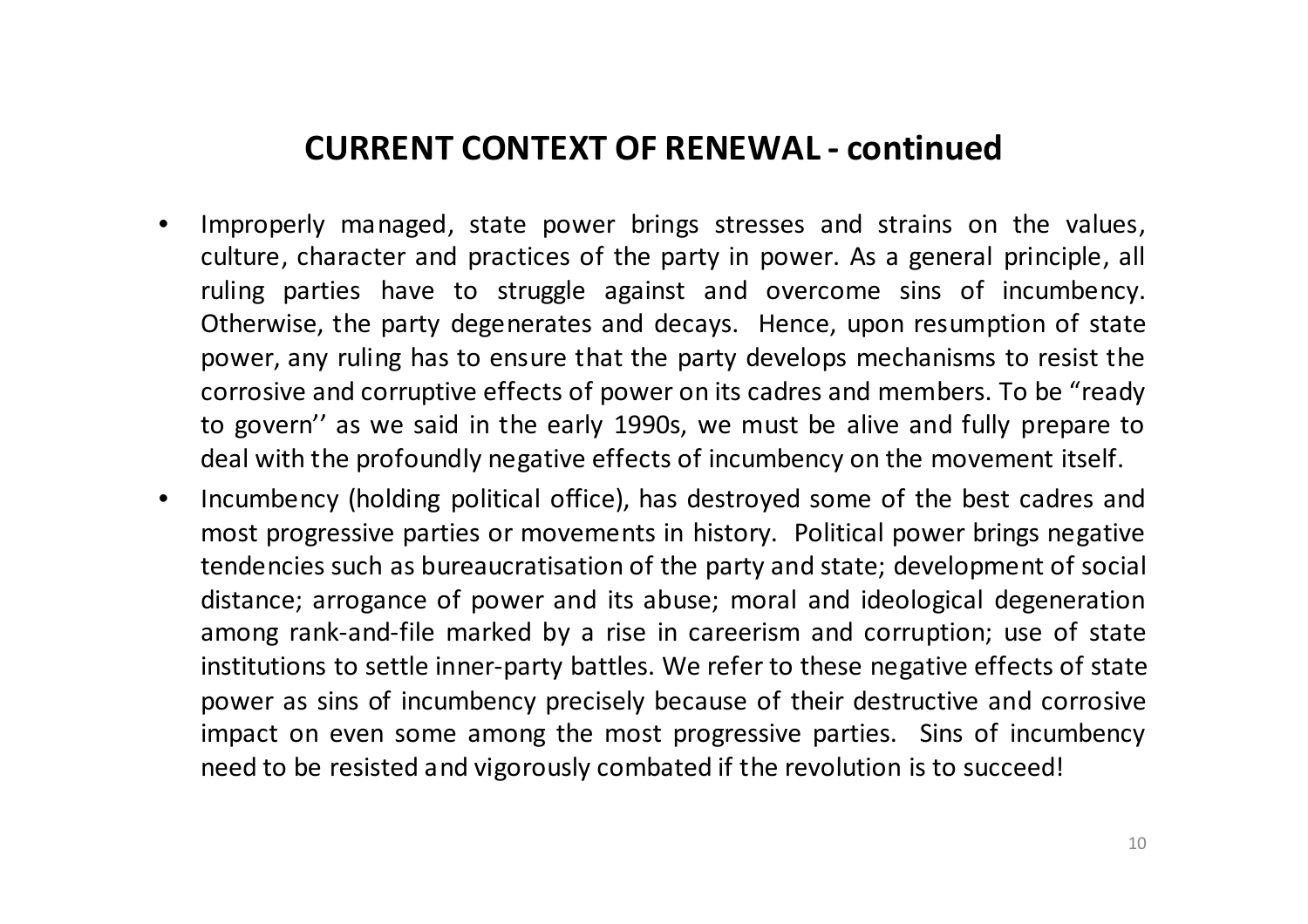### **CURRENT CONTEXT OF RENEWAL ‐ continued**

- • Within <sup>a</sup> few years of coming to power, the movement identified began to experience its share of incumbency challenges. While the 1994 Bloemfontein Conference did not say much about these challenges, the subsequent conferences and NGCs between 1997 and 2002 were dominated by the lament about how sins of incumbency are undermining the culture and traditions of the movement. The 2002 Stellenbosch Conference called for <sup>a</sup> comprehensive review of the organisational design of the ANC to reposition the movement in line with the demands of the post‐1994 situation. The mistake was to think that this is <sup>a</sup> design problem rather than <sup>a</sup> deeper crisis that touches every aspect of our organisation.
- $\bullet$  The distortion of the ANC's mission and character and erosion of its values was accelerating as we reached the first decade in power. A vibrant organisational culture and inner‐party ideological discourse is replaced by incessant battles for control of the state and resources that go with it. In the process, new ways of lobbying emerged wherein money, the media and state institutions would be employed to seek to influence the outcomes of leadership elections and decision‐ making processes of the movement. The politics of power have had <sup>a</sup> damaging  $\cap$ ffect on the character, values and organisational culture of the ANC and its allies.

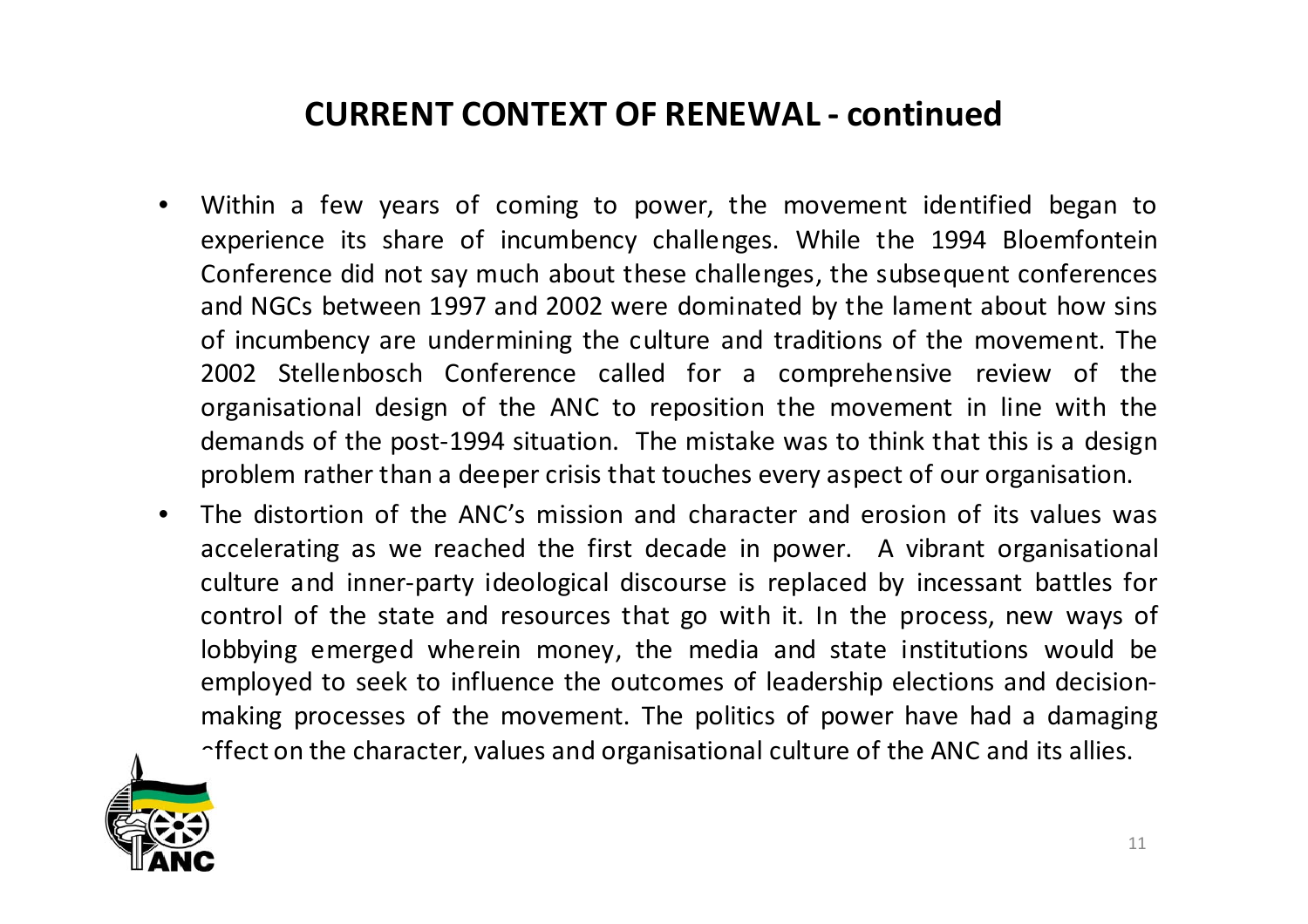## **POLOKWANE – WATERSHED FOR RENEWAL**

- $\bullet$ • It is in this context that we must objectively assess and locate the role and place of Polokwane Conference. Polokwane was very significant in that, after <sup>a</sup> through process of self‐reflection, it took some self‐corrective measures by:
- **1. Reasserting the centrality of the people**: the ANC remains <sup>a</sup> liberation movement that exist primarily to serve the people. As <sup>a</sup> ruling party, the ANC should therefore use access to state power to change both the state and society in order to benefit the people and improve their quality of life. Polokwane therefore overwhelmingly rejected any attempt to turn the ANC and the state into instruments for self‐ enrichment and self‐aggrandisement.
- **2. Reaffirming the pivotal role of the membership and grassroots**: defended the democratic character of the ANC, especially the critical voice of the rank‐and file membership and grassroots structures in giving direction to the ANC. Leadership should be humble and accountable to the base and it serves at the pleasure of the membership and branches.
- **3. Clarifying the relationship between the party and state**: the ANC is <sup>a</sup> strategic centre of power that should lead both the state and society in the transformation of SA.

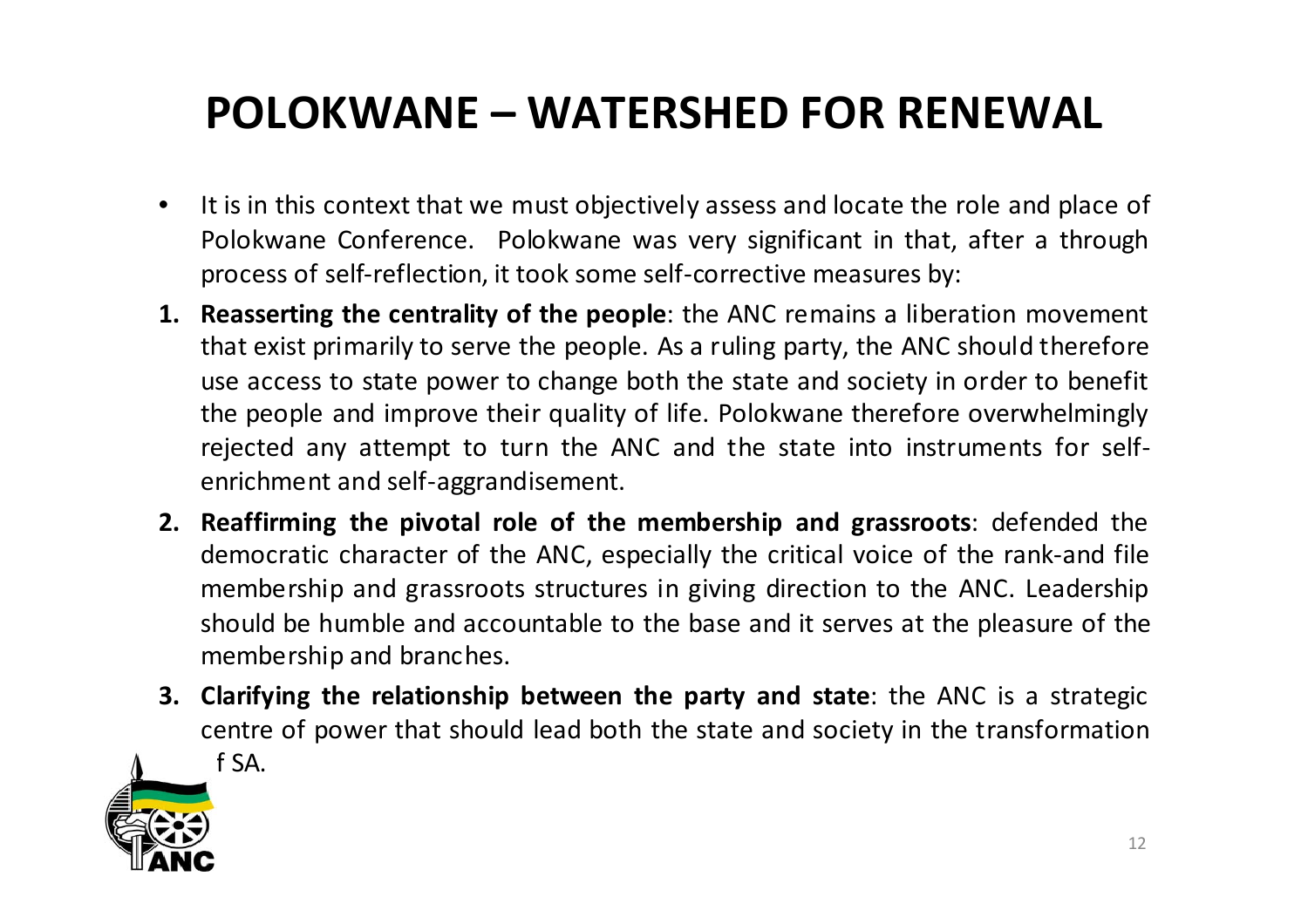## **POLOKWANE – A WATERSHED FOR RENEWAL ‐ continued**

- $\bullet$ • It is against this background that the 52<sup>nd</sup> National Conference is a historic Conferences of the ANC in terms of having made <sup>a</sup> clarion call for renewal. However, Polokwane Conference's historical significance is whether it would been a turning point to arrest and reverse the danger of revolutionary decline and decay posed by sins of incumbency.
- $\bullet$ • It is for this reason that President Jacob Zuma has consistently called on the structures of the movement to pay attention to organisational renewal. During his inaugural address as the President of the Republic in May 2009, he declared that "this is a moment of renewal" for South Africa, going beyond organisation to tackle renewal of governance and society. This makes renewal <sup>a</sup> key theme of his presidency.
- $\bullet$  It is, however, disturbing to note that <sup>a</sup> year after Polokwane called for renewal, the factional battles for control of power and state resources continue to rage.
- $\bullet$  Surely, renewal is not going to be an easy struggle to win: those who benefit from the current chaos and decadence will resist renewal. It requires firmness and decisiveness form the leadership, as well as high level of commitment, vigilance and political conscious from the cadreship and membership of the ANC.

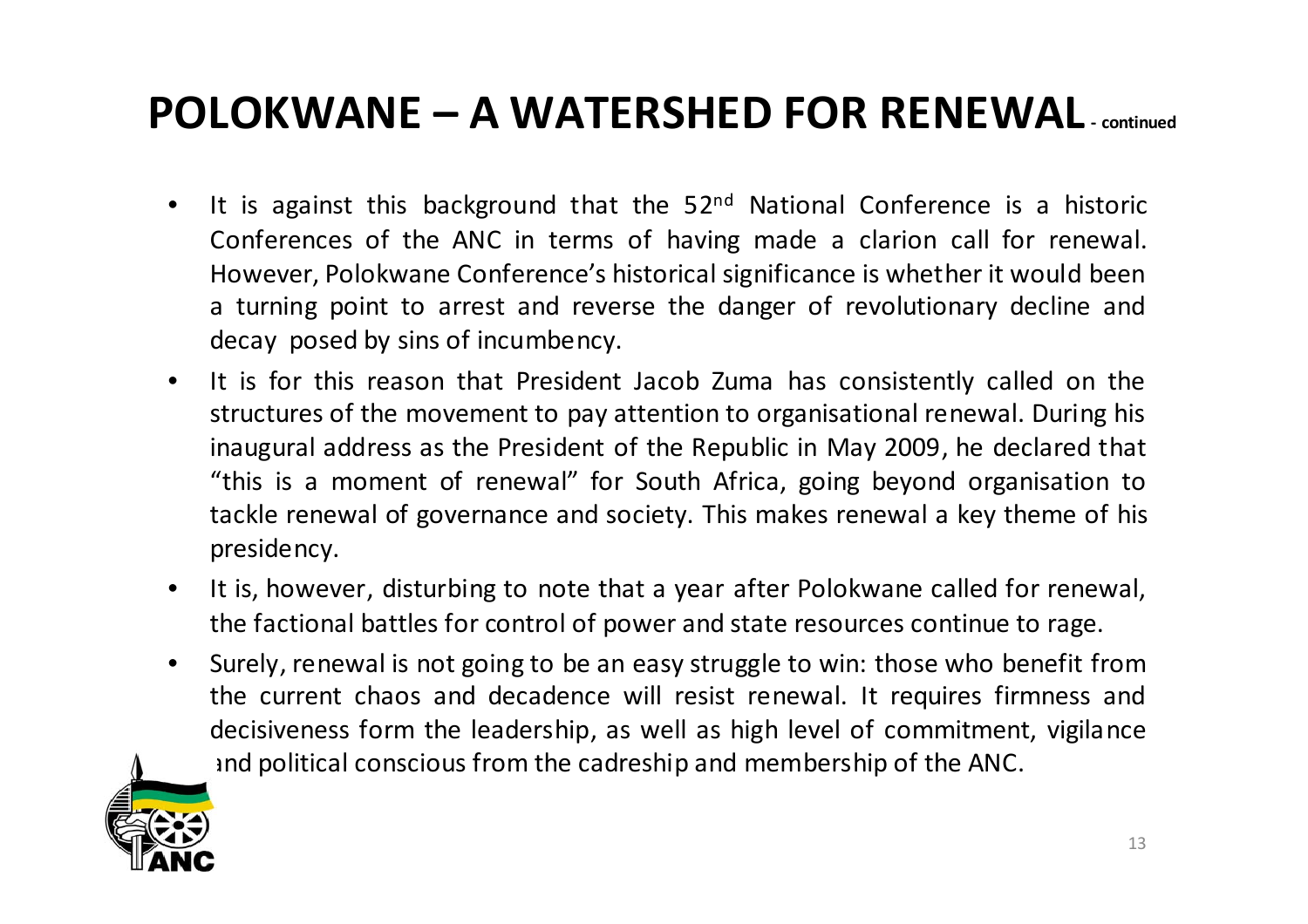### **THE ELECTION CAMPAIGN: LESSONS FOR RENEWAL**

- • The ANC can only truly fulfill its primary mission if it is <sup>a</sup> united, cohesive and disciplined force for change. Unity, cohesion and discipline are critical success factors. The campaign teaches us an important lesson that when the ANC is united, no enemy can defeat it – the founders and sponsors of the breakaway group should have known and do know by now.
- $\bullet$  This campaign saw the most innovative and creative forms of organising and campaigning to reach out to different sections of the population  $-$  youth, professionals, township and village rallies, traditional leaders and healers, churches and mosques. The use of technology, aggressive branding like the bikers, the helicopter and billboards. Door‐to‐door work remained the principal pillar of our campaign strategy.
- $\bullet$  The leadership's emphasis on building genuine unity prevented <sup>a</sup> temptation to purge those with whom one disagreed in the run‐up to the National Conference and other conferences in regions and provinces.
- $\bullet$  The confidence that ordinary people place in the ANC arises from its proven track record and ongoing commitment to improve the quality of their lives.

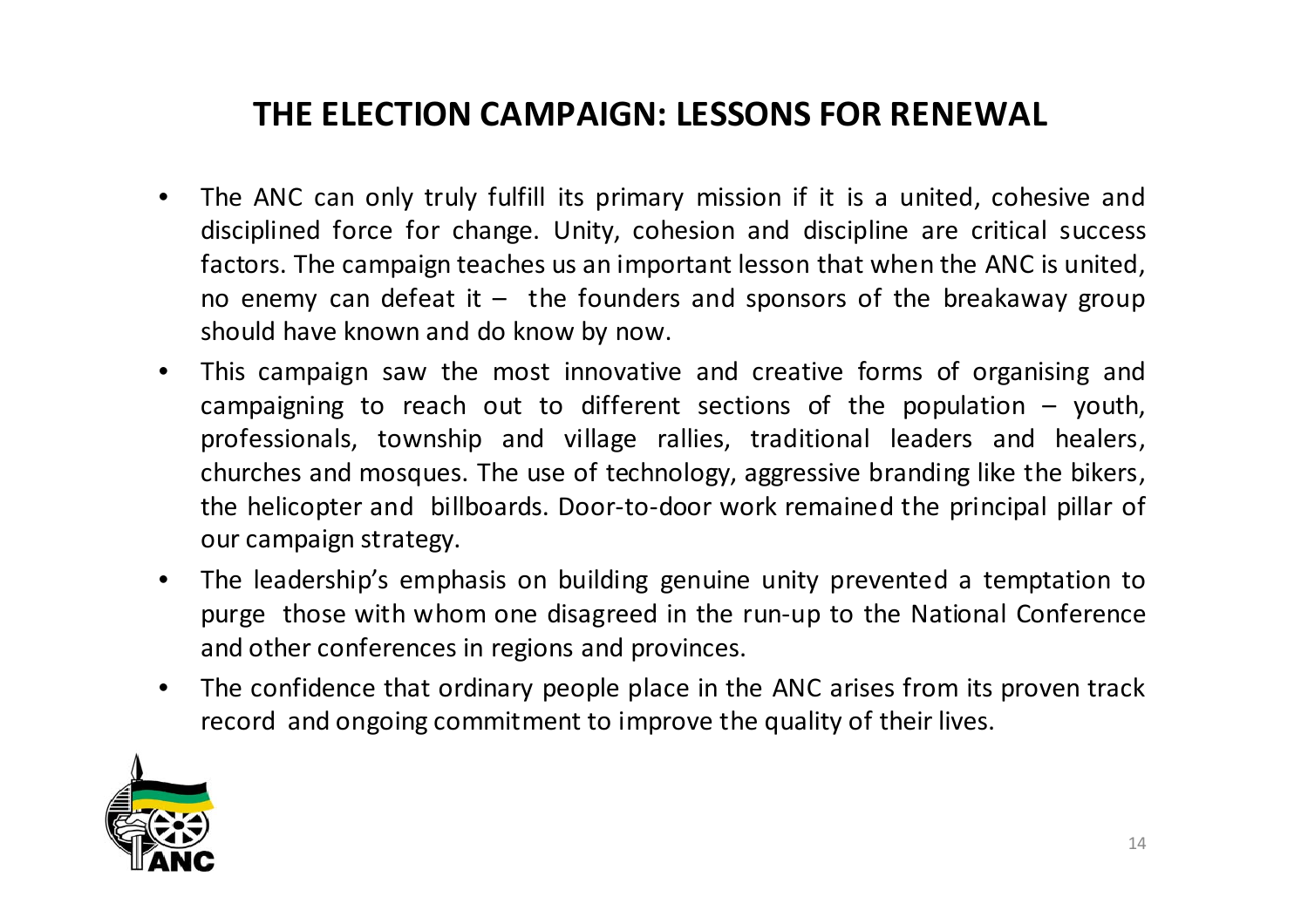## **THE ELECTION CAMPAIGN: LESSONS FOR RENEWAL ‐ continued**

- • The success of the campaign has also sharply demonstrated the ANC's ability to adapt its organisational forms and campaign methods to new conditions and appeal to new social forces – this is how we won the youth and black middle strata in the recent elections in the face of breakaway group's attempt to profile itself as <sup>a</sup> representative of these sectors of society!
- $\bullet$ • It is clear that our branches and other structures, systems and processes need a major replenishment if we are to keep pace with the times and remain <sup>a</sup> movement that is deeply rooted among the masses of our people, including reaching out to the youth and emerging Black middle strata.
- $\bullet$  Renewal should point to the weaknesses in our grassroots structures that inhibit the movement's capacity to deepen the roots and influence of the ANC among its core constituency of the working class, the poor and new emerging strata such as youth and the black middle strata and professionals.
- • We must continue to rely on tried and tested methods of interaction with the masses and constantly engage them in finding solutions to their problems.

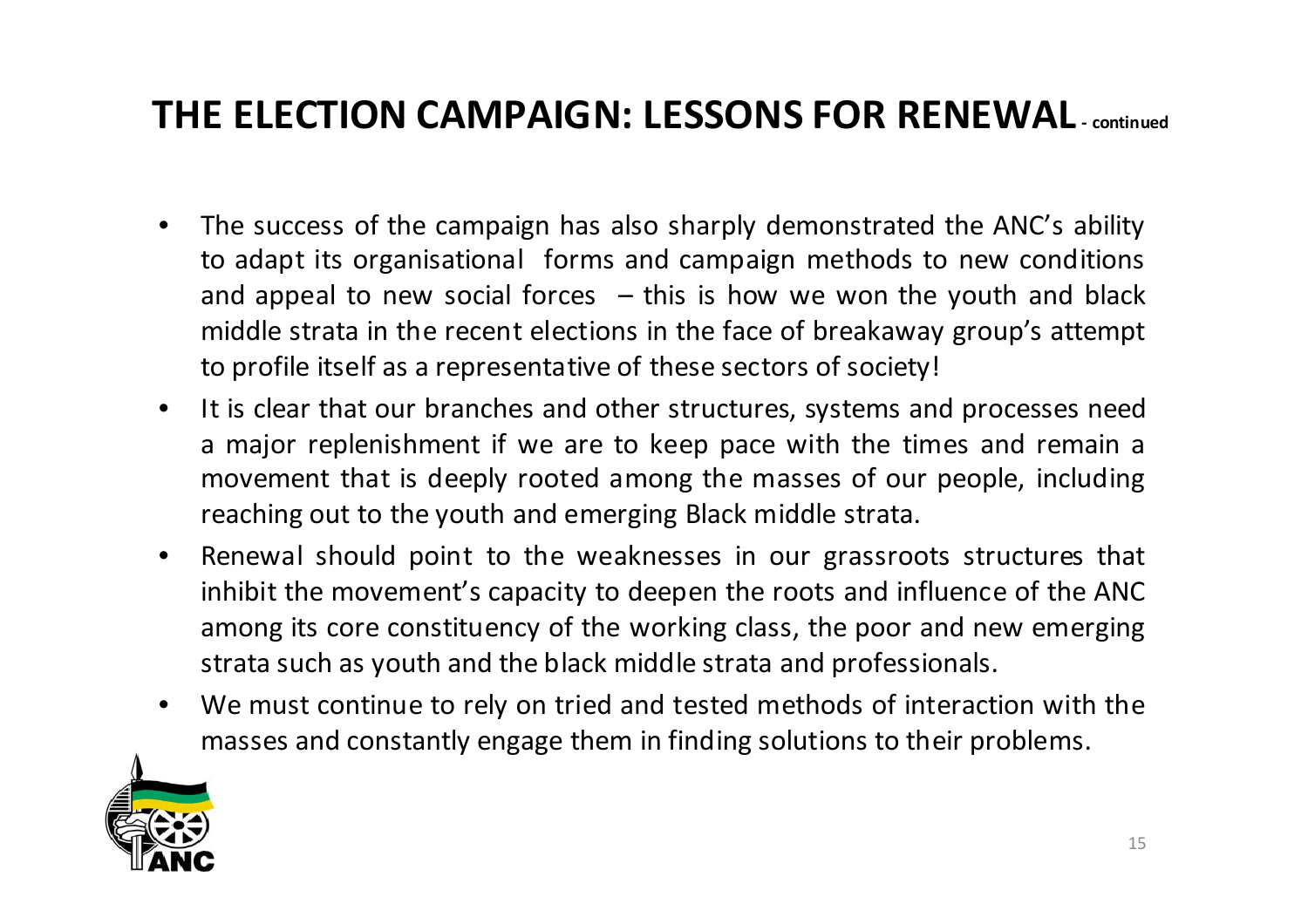## **FOCUS AREAS FOR ORGANISATIONAL RENEWAL**

- **1. Ideological renewal and cadreship development** step up the political education of the general membership in branches and ensure ANC members live the values and principles of the movement in their daily lives. We also need to produce "New Cadre" fully prepare for and equipped with the right skills, knowledge, attitude and tools of analysis. The ANC needs capacity to resist attempts from different class forces to change its multi‐class character.
- **2. Renewal of Branches and improving their organisational, mobilisation and campaign capacity**: build <sup>a</sup> campaign‐driven ANC and introduce forms of organising and methods of mass work that root the ANC among the people of SA. Build dynamic branches that influence and lead communities more effectively and the custodians of the ANC's legacy and policy at all times.
- **3. Build and renew leadership**: Constantly build and renew leadership collectives, drawing from among the most committed and talented cadres from different generations, facilitating smooth leadership transitions. The internal democracy of the movement must always enhance the voice of the rank‐and file and grassroots structures in leadership elections. Regulate lobbying, punish ill-discipline, fraud and use of money to buy votes.

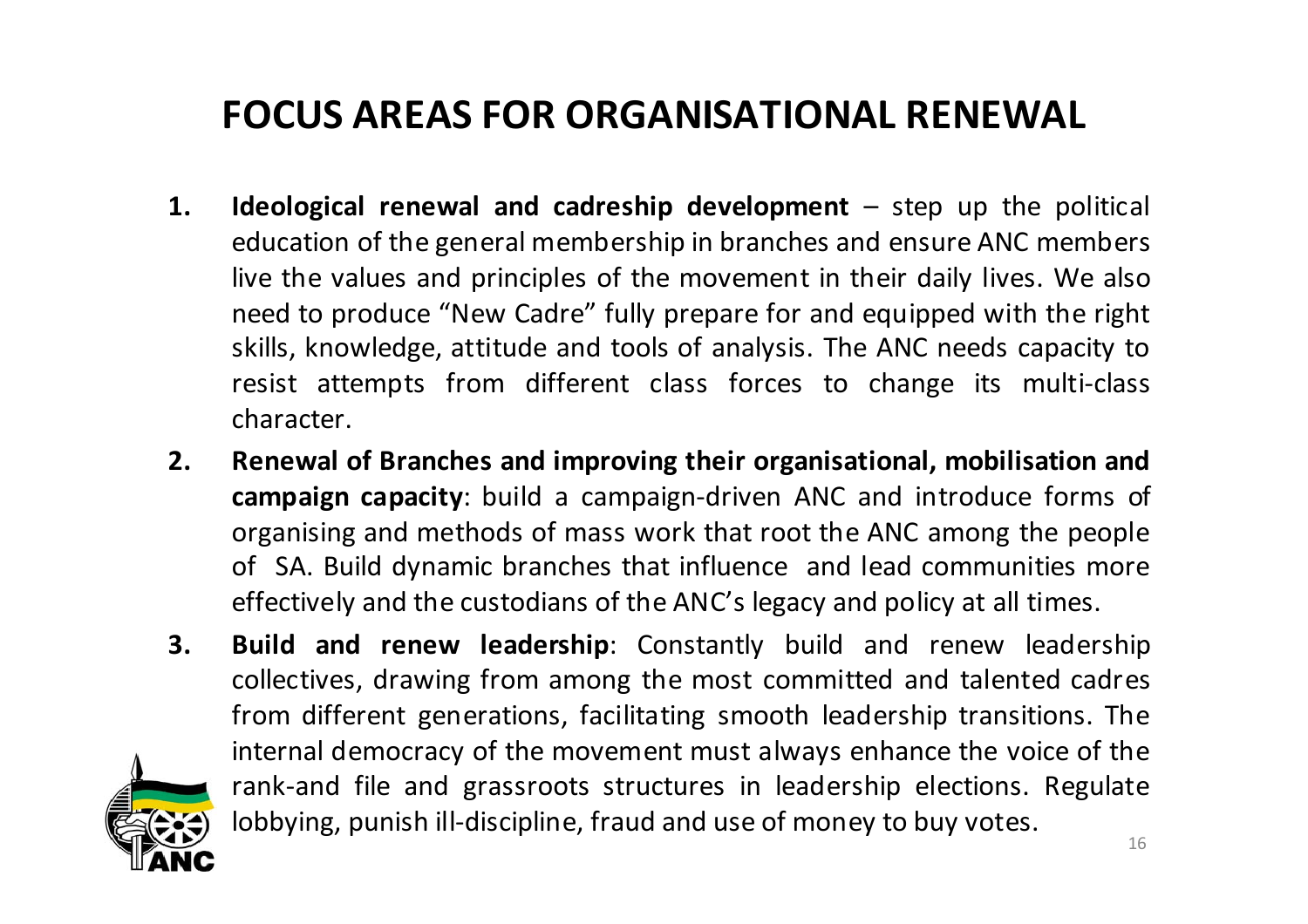## **FOCUS AREAS FOR ORGANISATIONAL RENEWAL ‐ continued**

- **4. Membership growth and development:** overhaul the membership system so that it is modernised and efficient. Ensure branches fulfill their constitutional role in the way they recruit members, educate and assign them tasks. Build <sup>a</sup> larger and activist membership base by doubling the size of each branch, region and province in line with the One Million Membership Campaign. Branch programmes should politicise and empower members so that they can become agents for change, always seeking to unite and serve.
- **5. Modernise the administration systems and renew personnel**: accessible and welcoming offices, better infrastructure, skilled, motivated and professional human resources and efficient administration systems, including putting in place <sup>a</sup> credible and efficient membership system.
- **6. Enhancing the governing capacity of the ANC**: capacity for monitoring and evaluation of government in meeting our manifesto commitments. Ensure the ANC, including branches, builds capacity to monitor and address service delivery issues working together with different spheres of government. Ensure policy renewal in areas of less success such as the economy and human development.

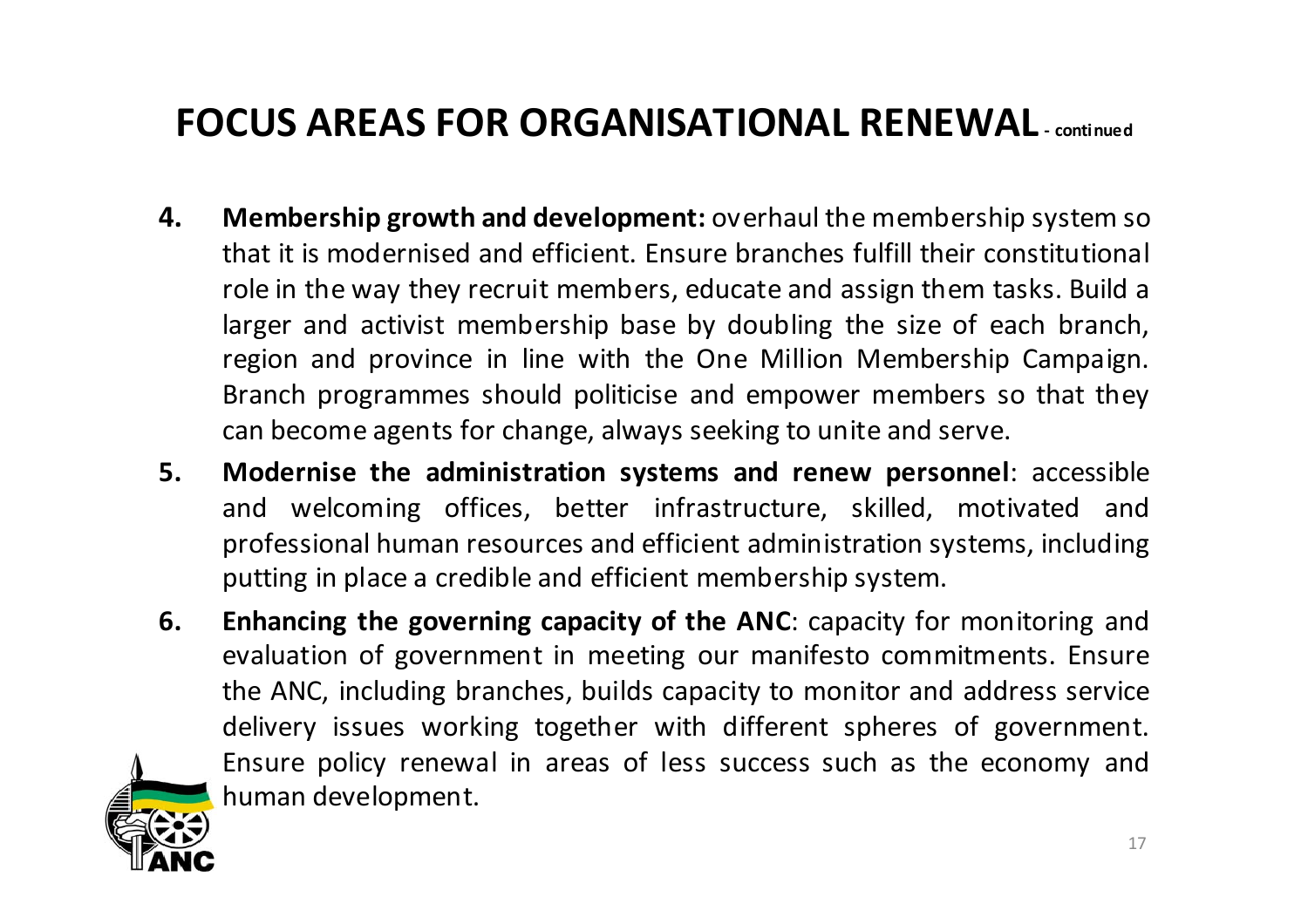## **FOCUS AREAS FOR ORGANISATIONAL RENEWAL ‐ continued**

- **7. Renewal of the Leagues and full integration of ex‐combatants:** the election campaign has provided useful experiences on how the ANCYL was successful in drawing new generation of young voters actively into ANC politics. The ANCWL's outreach programmes and work among young women bear important lessons for renewal. The launch of Veterans' League and full‐integration of ex‐combatants into ANC structures are crucial.
- **8. Enhance internal and public communication capacity:** improve the ANC's capacity to communicate effectively with the rank‐and‐file members and ordinary citizens by harnessing and deploying the ICT revolution.
- **9. Build financial sustainability**: ensure that by 2012 the ANC finances itself at different levels, especially the branches. The ANC should protect its integrity and image. Ensure accountability and proper financial management.
- **10. Act decisive and swiftly against ill‐discipline and wrongdoing**: Tighten disciplinary procedures and take firm action against ill-discipline, corruption, incompetence and abuse of power in the ranks. In particular, be consistent and firm in acting against abuse of leadership positions for personal gain or factional interests.

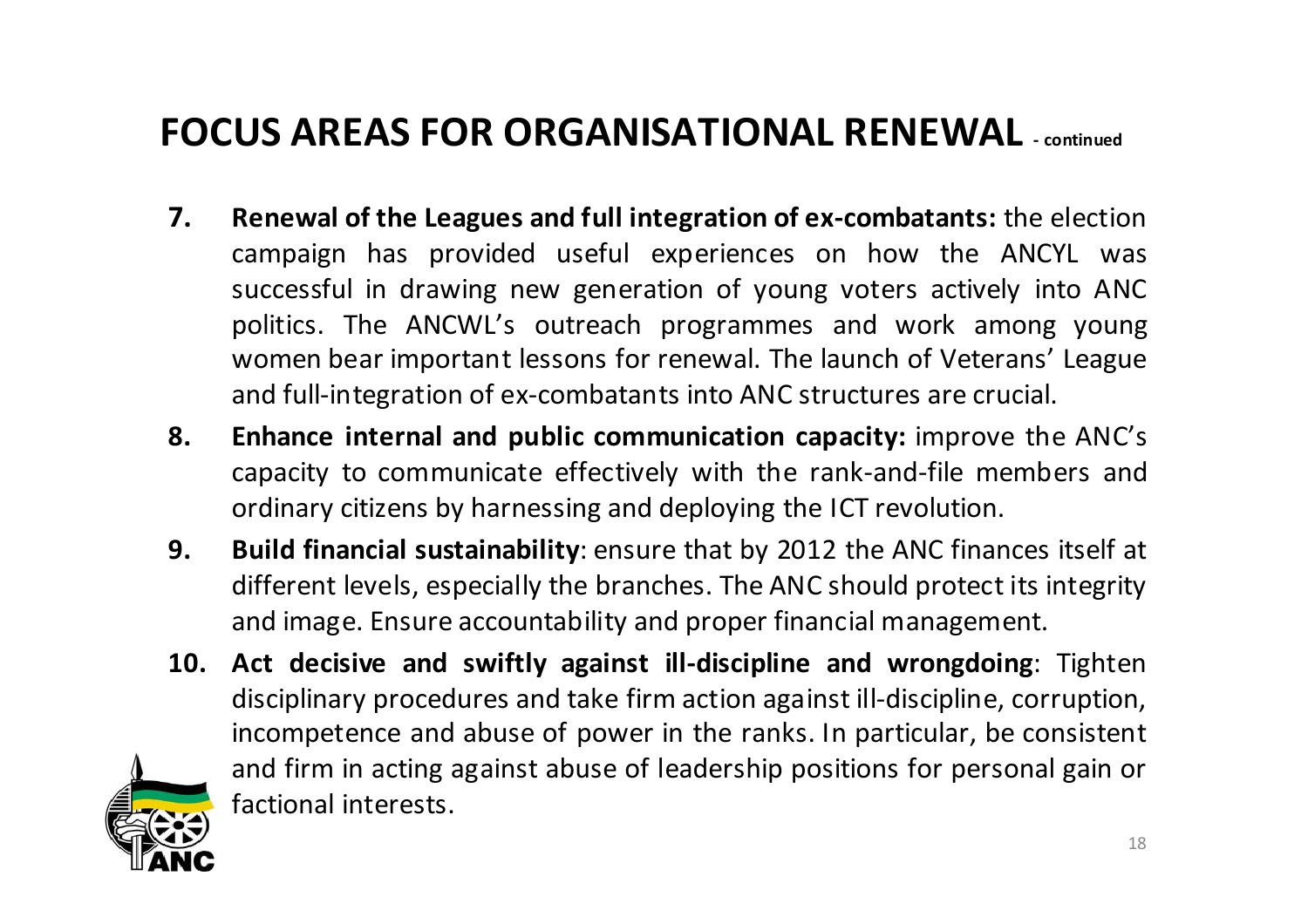### **FOCUS AREAS FOR ORGANISATIONAL RENEWAL ‐ continued**

- **11. Improve the management of cadre deployment process**: in addition to the guidelines adopted by Polokwane Conference on deployments, further ensure there is <sup>a</sup> more objective and transparent process in the deployment and redeployment of cadres, enhance their accountability to the organisation and introduce regular performance appraisals. This includes reviewing the list process ensure that we deploy the most committed, skilled, talented, ethical and incorruptible cadres capable of and willing to advance the agenda for transformation. Incompetence and corruption should be punished severely. The management of the deployment processes should be transparent, predictable and objective so that tensions and suspicions on deployment are minimised.
- **12. Renewal of the Alliance and democratic forces:** ensure the Alliance, MDM structures individually and collectively confront the imperatives of their own internal renewalso that they rise to the demands and tasks of the post‐1994 period. This includes building relations with new social movements and progressive civil society.

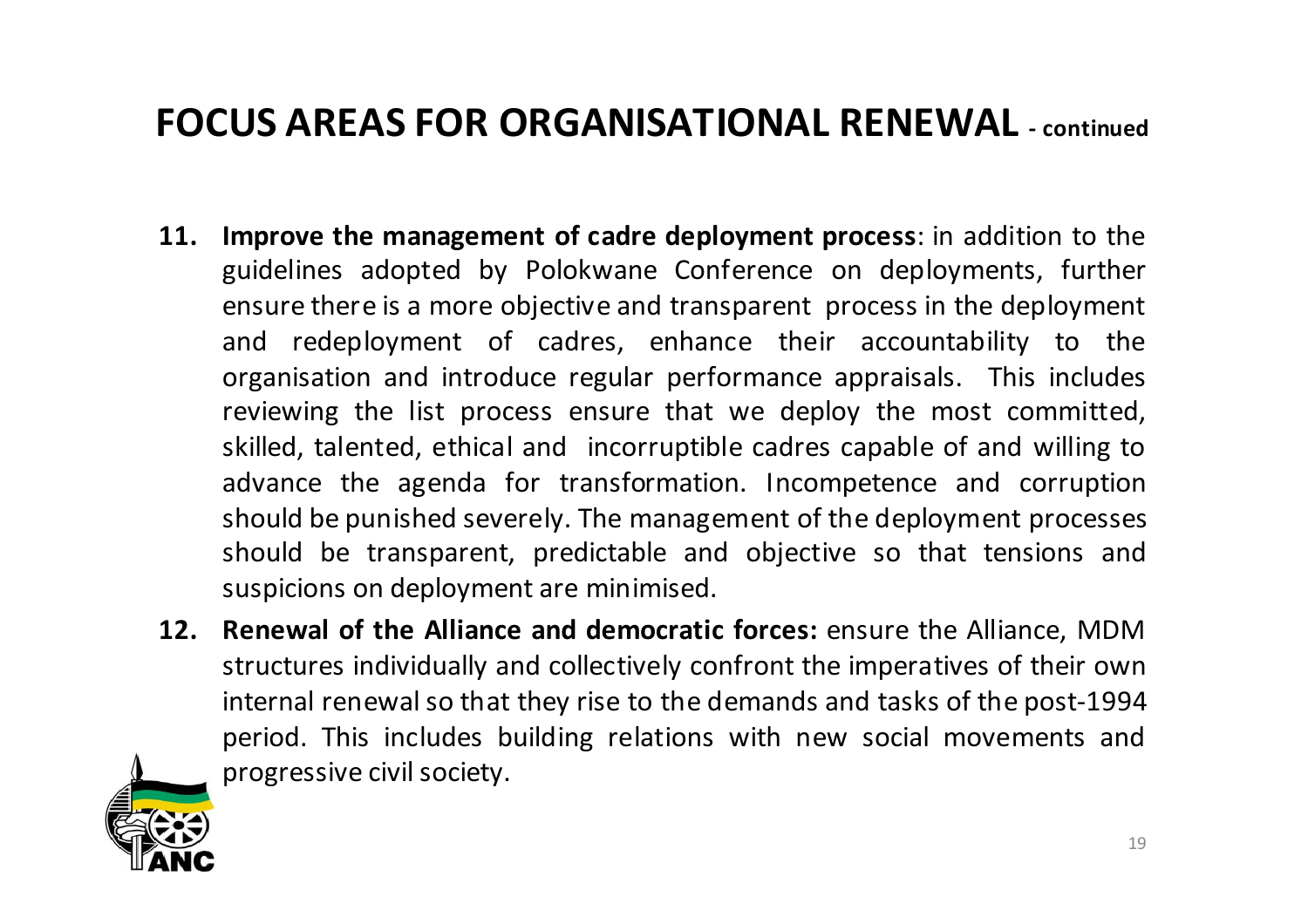### **AREAS OF FOCUS FOR RENEWAL OF GOVERNANCE**

- $\bullet$  As the President's pointed out in his Inauguration Speech, renewal is at the core of the current term of government:
- **1. Reaffirming** the Freedom Charter as the centre‐piece of our vision and programme for transforming our society and constantly review bthe progress we are making on each clause, especially in the run-up to the Centenary (2012) and Second Decade of Freedom (2014).
- **2. Institutional renewal**: re‐organise government machinery and resources around five priorities of the ANC manifesto. Build capacity for coordinated planning, monitoring and evaluation at all levels.
- **3. Democratic renewal**: ensure the realisation of the people shall govern popular involvement of the masses in governance. We have <sup>a</sup> serious deficit with regard to popular involvement of the masses in governance.
- **4. Renewal of values of governance**: integrity, honesty, service, ethics and accountability among civil servants and public officials. There must be consequences for incompetence, corruption and lack of accountability.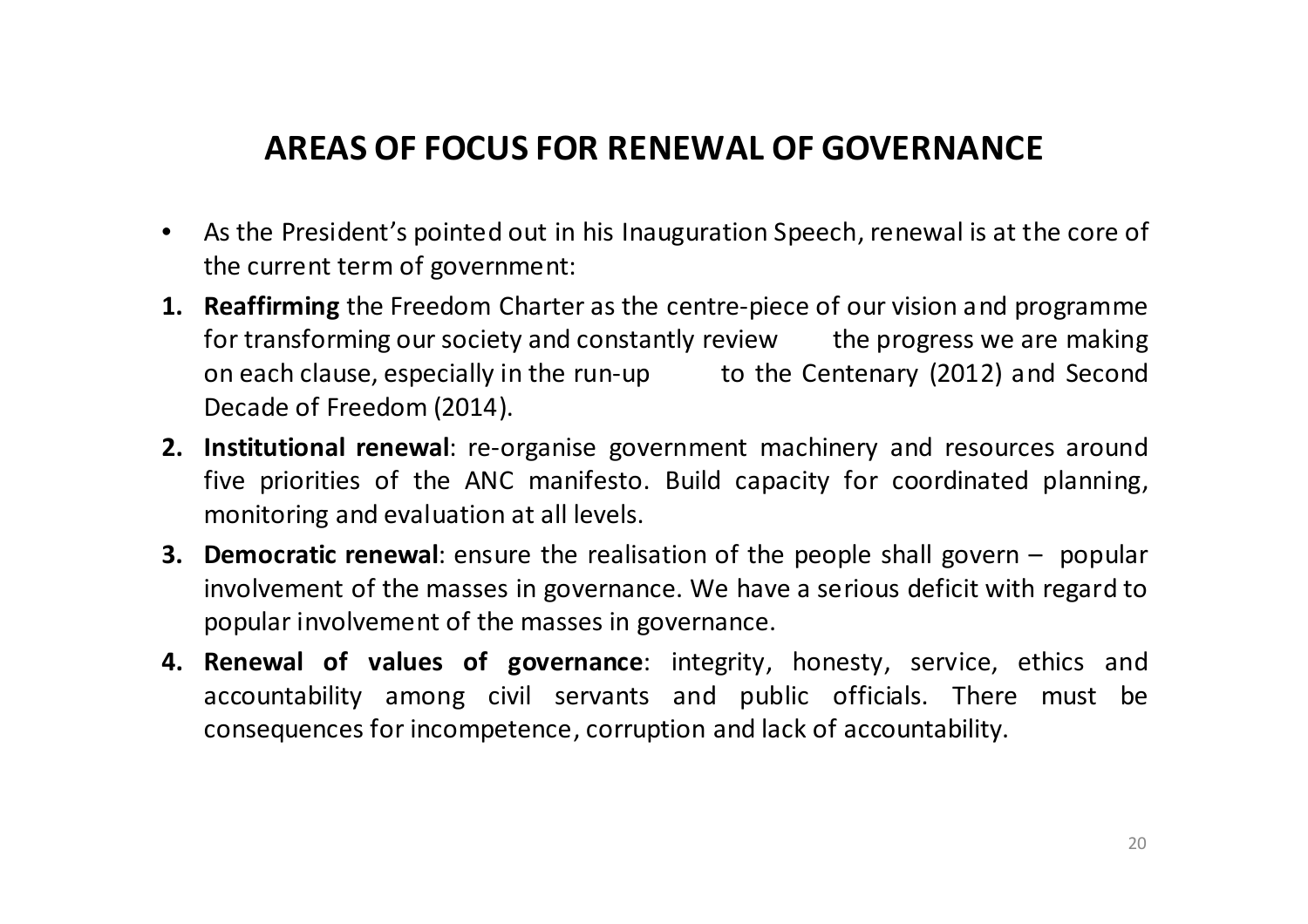### **AREAS OF FOCUS FOR RENEWAL OF GOVERNANCE**

- **5. Policy renewal**: we must continue with policy successes of the past fifteen years whilst boldly infusing new ideas where our social and economic policies have not given us the desired outcomes, especially in addressing increasing inequalities and the human development deficit.
- **6. Renewal of partnership between the state and society**: we must build creative partnerships between the developmental state and key sectors of society in working to achieve the change we need. This partnership should be built around our transformative and developmental agenda.
- **7. Renewal interventions to build activist and developmental local government:** constantly improve and support the local government capacity to address service delivery and economic development of communities, local towns and cities.
- **8. Develop an activist approach to parliamentary and constituency work**: build the capacity of public representatives at all levels to do political oversight on government and help to strengthen the mass character of the ANC among the people in their constituencies through an activist approach to parliamentary and constituency work.